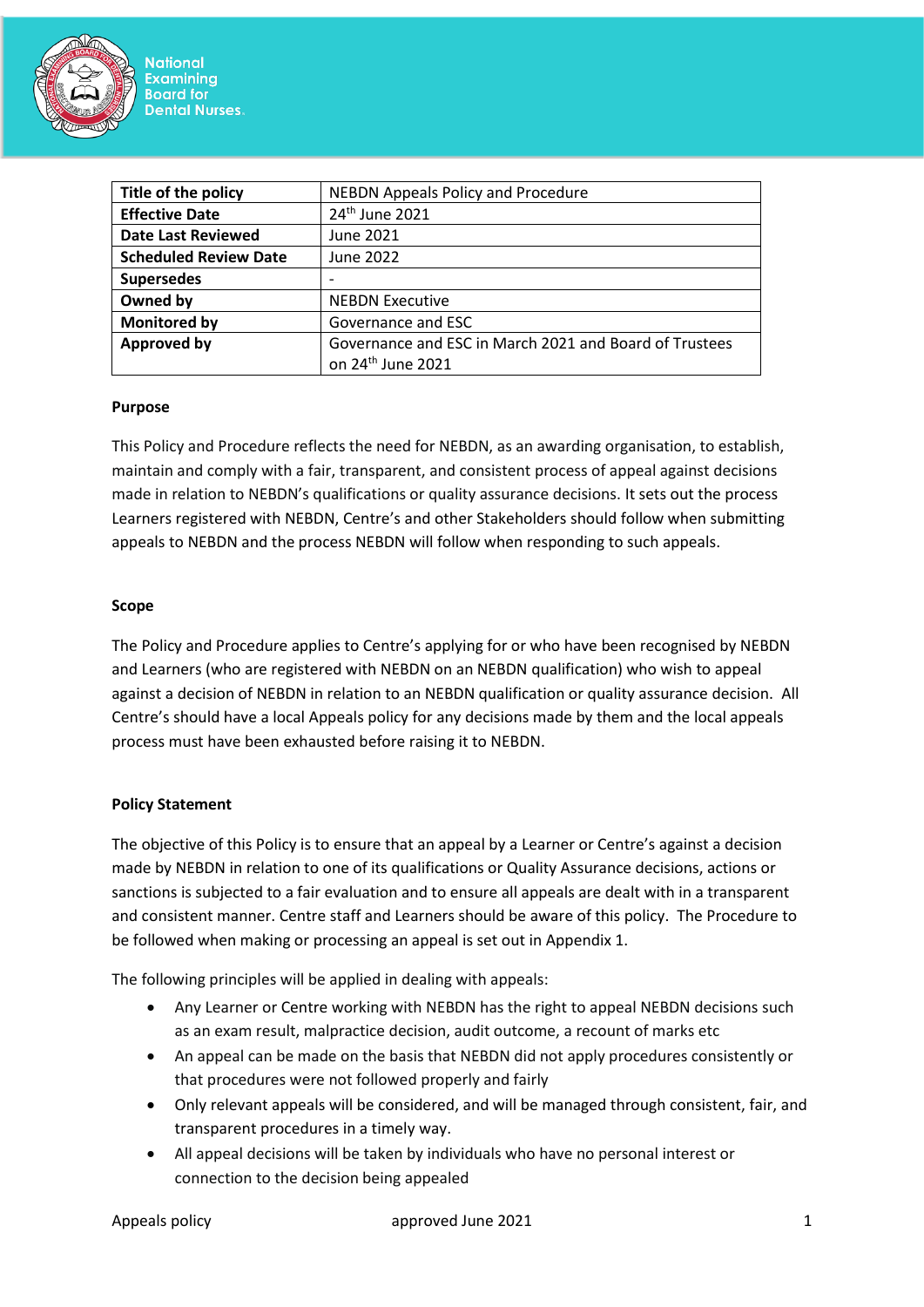

- All appeal decisions will be taken by persons who have appropriate competence
- All responses for the outcome of appeals will be delivered within acceptable, agreed timelines (see below)
- Confidentiality will be maintained appropriately
- Information on the appeals policy and procedure will be available on the website

# **Areas covered by this Appeals Policy and Procedure**

The following is a non-exclusive list of examples where this policy and procedure will apply:

### **Learner Appeals**

- Appeals relating to an assessment decision on the basis that NEBDN did not apply procedures consistently or that procedures were not followed properly and fairly.
- Appeals relating to an NEBDN decision to decline a request to make reasonable adjustments or give special considerations should be made under the Appeals Policy in the first instance. Follow up concerns should then be submitted via the Complaints Policy.

# **Centre Appeals**

- Appeals relating to the application by NEBDN of a sanction/action on a Centre resulting from a verification activity or visit, an investigation into malpractice or maladministration or a decision to amend a Learner/set of Learner results following a malpractice or malpractice investigation.
- Appeals relating to an NEBDN decision concerning a Centre's application to offer an NEBDN qualification.
- Appeals relating to the contents of a Centre monitoring report from NEBDN or to any outcome from NEBDN's external quality assurance activities, for example a report from a Quality Assurance Auditor or amendment to a learner(s) result following an investigation.
- Appeals relating to a decision made by NEBDN following an investigation into a complaint about a Centre Provider.
- Appeals on curriculum content where it fails to meet GDC standards following changes.

#### **There are alternative policies for other issues and the appropriate one should be used.**

| <b>Complaints Policy</b>  | For raising concerns as to NEBDN Staff or organisational decisions and   |
|---------------------------|--------------------------------------------------------------------------|
|                           | or actions. Complaints about Centres may only be referred to NEBDN       |
|                           | once the local complaint process has been exhausted; evidence of         |
|                           | outcomes should be shared with NEBDN                                     |
| Raising a Concern Process | This specifically relates to patient safety under the 'Standards for the |
|                           | Dental team'. GDC guidance and support may be appropriate before         |
|                           | making a disclosure                                                      |
| <b>Whistle Blowing</b>    | Raising a wrongdoing within an organisation when there is a genuine      |
|                           | concern about a crime, criminal offence, miscarriage of justice, dangers |
|                           | to health and safety and to the environment $-$ and of the cover up of   |
|                           | these.                                                                   |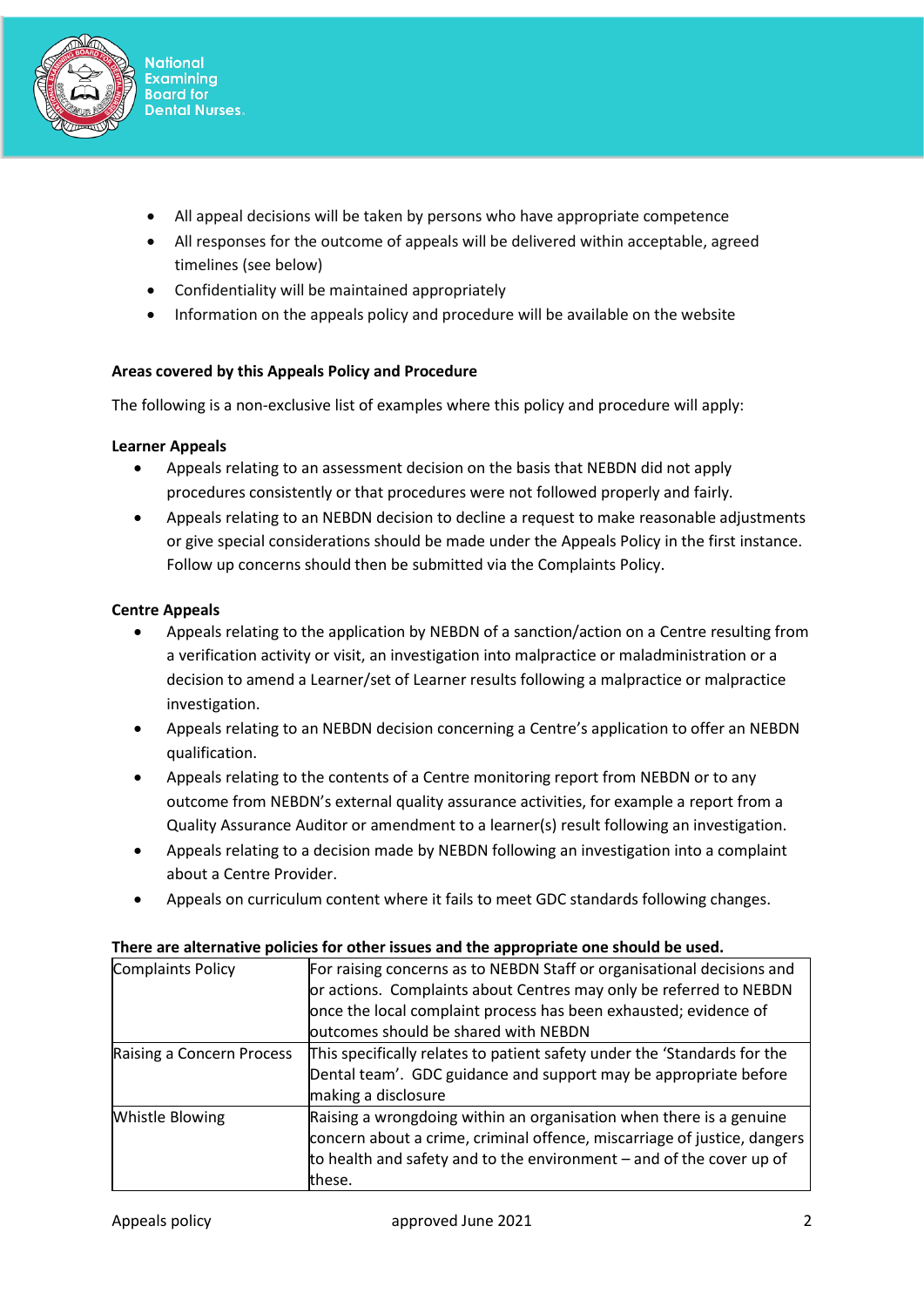

#### **Appeals not covered by this policy and procedure.**

For the sake of clarity an appeal cannot be made on the basis of a Learner or Centre:

- claiming that a higher mark was deserved following a difficult exam based on other perceptions of a Learner's considered knowledge or ability.
- disappointment with a result where marks have been accurately recorded, assessment regulations correctly followed and where no evidence of material irregularity exists.
- challenging the quality or relevance of the teaching provided during the programme.
- questioning the content of the curriculum unless questions related to topics not included in the outline curriculum were included in the assessment.

#### **Responsibilities**

NEBDN's Board of Trustees has overall accountability for this policy and its implementation via the Education and Standards Committee (ESC). Day to day responsibility for the effective operation of this policy is delegated to the Responsible Officer (RO), who is a senior NEBDN manager. The RO is a specific role required by regulators, such as Ofqual, who communicate and liaise with them on behalf of NEBDN.

The Board will ensure:

- 1. There is a fair and consistent approach to dealing with appeals, and to the application of the appeals procedure
- 2. Appeals are reviewed and monitored to ensure any organisational improvements are made where needed

Centres and Learners must be aware of this policy and procedure. All Centres must have internal appeal arrangements which Learners can access if they wish to appeal against a decision taken by their Centre. If an individual Learner wishes to appeal against a decision taken by their Centre s/he must first go through the Centre's appeals process before bringing the matter to NEBDN only in exceptional circumstances. Learners should be aware that results can go up as well as down and therefore Centres should have the writer permission of a Learner before appealing their result(s).

Employees and Associates are expected to:

- 1. Be aware of this policy and process (where their role relates to any aspect of Customer Support or Assessment & Awarding activities)
- 2. Follow this policy and process to protect the interests of NEBDN, Learners and ensure compliance with regulatory requirements.

Managers in relevant roles are responsible for ensuring that:

1. All employees are aware of and follow this Policy and Procedure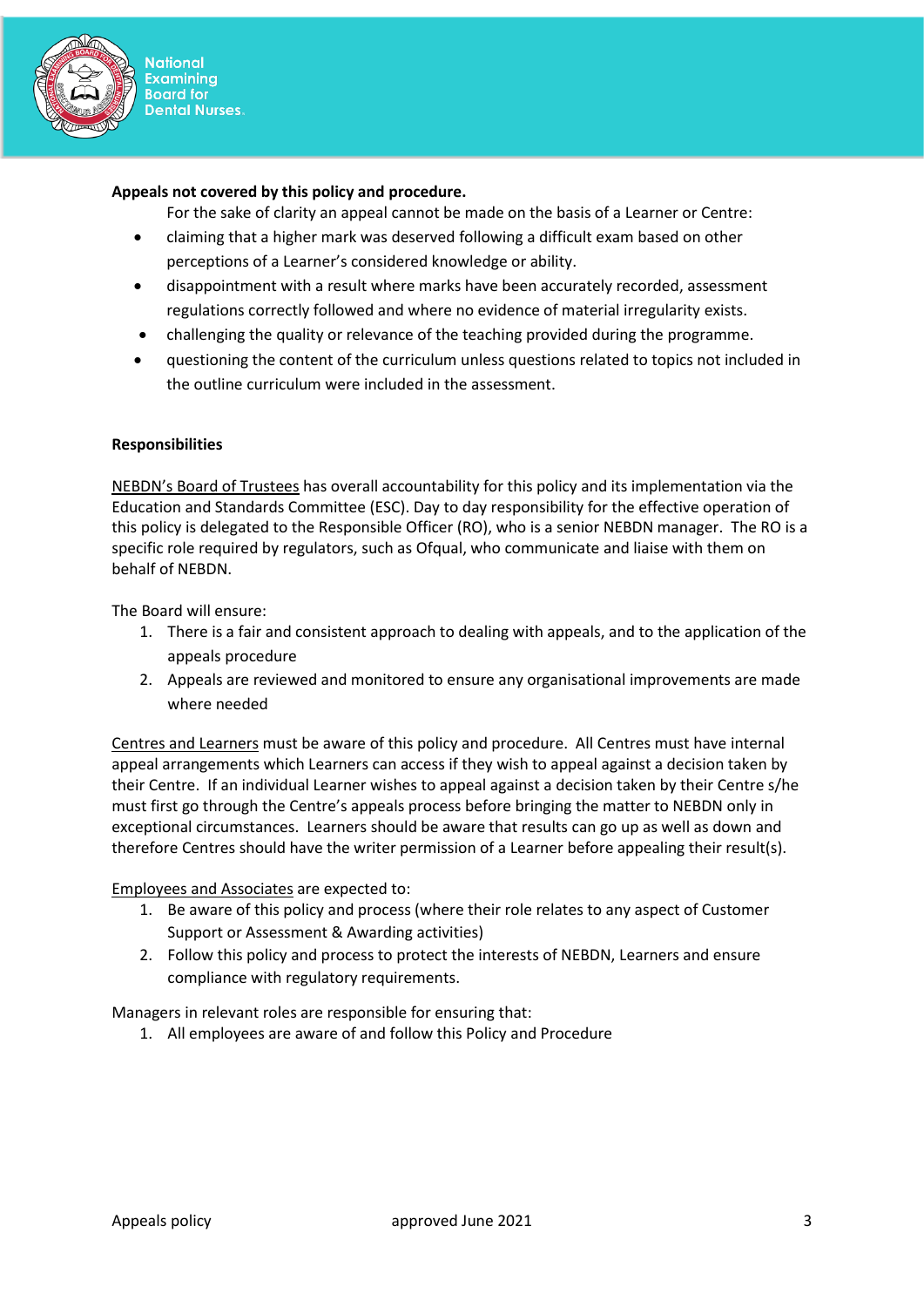

#### **Policy Review**

#### **Post Appeal Review**

A redacted final report of the outcomes of all appeals will be sent to the Education and Standards Committee for discussion of any changes that may be required to assessment processes. A redacted final report will also be sent to Governance Committee for consideration of changes to any Policy and Procedure that may be required before the planned annual policy review.

#### **Regular Review**

NEBDN through ESC and the Governance Committee will review the policy and procedure regularly as part of self-evaluation arrangements and may also revise the policy and procedure as and when necessary, in response to Staff, Associates, other Stakeholders, Centres and Learner feedback or requests from, or good practice guidance issued by, the regulatory authorities (e.g. to align with any appeals and complaints process established by the regulatory authorities such as Ofqual).

#### **Situations bought to NEBDN's attention**

Where NEBDN becomes aware of a failure or major incident in another Awarding Organisation, NEBDN Staff, such as the Responsible Officer will review whether or not a similar failure could affect NEBDN assessment processes and arrangements and this and any proposed mitigation will be notified to the Education and Standards Committee.

It is the RO's responsibility to notify Ofqual of any failures in NEBDN process that gives rise to an Adverse Effect (per Incident Management Policy)

In situations following identification of any issues or a notification from Ofqual indicating a failure in NEBDN processes, NEBDN will give due consideration to the outcome and will as appropriate take actions such as:

- amending the profile of a Centre
- identifying any Learners who might have been affected and correct or, where it cannot be corrected, mitigate as far as possible the effect of the failure (e.g., and amend the results for the Learner(s) affected)
- reviewing NEBDN's associated processes and policies to ensure that the 'failure' does not occur again or to mitigate the situation as far as possible if the failure that occurred cannot be corrected.
- cooperating with any follow-up investigations required by the qualifications regulators and if appropriate agreeing any remedial action with them.

#### **Fees**

NEBDN will charge Learners a £50 fee to cover the administrative and personnel costs involved in dealing with appeals if it is considered valid following an informal review. This will be refunded if the appeal results in a change. Learners and Centres are strongly encouraged to consider the scope and focus of the Appeals Policy to ensure appeals are made appropriately.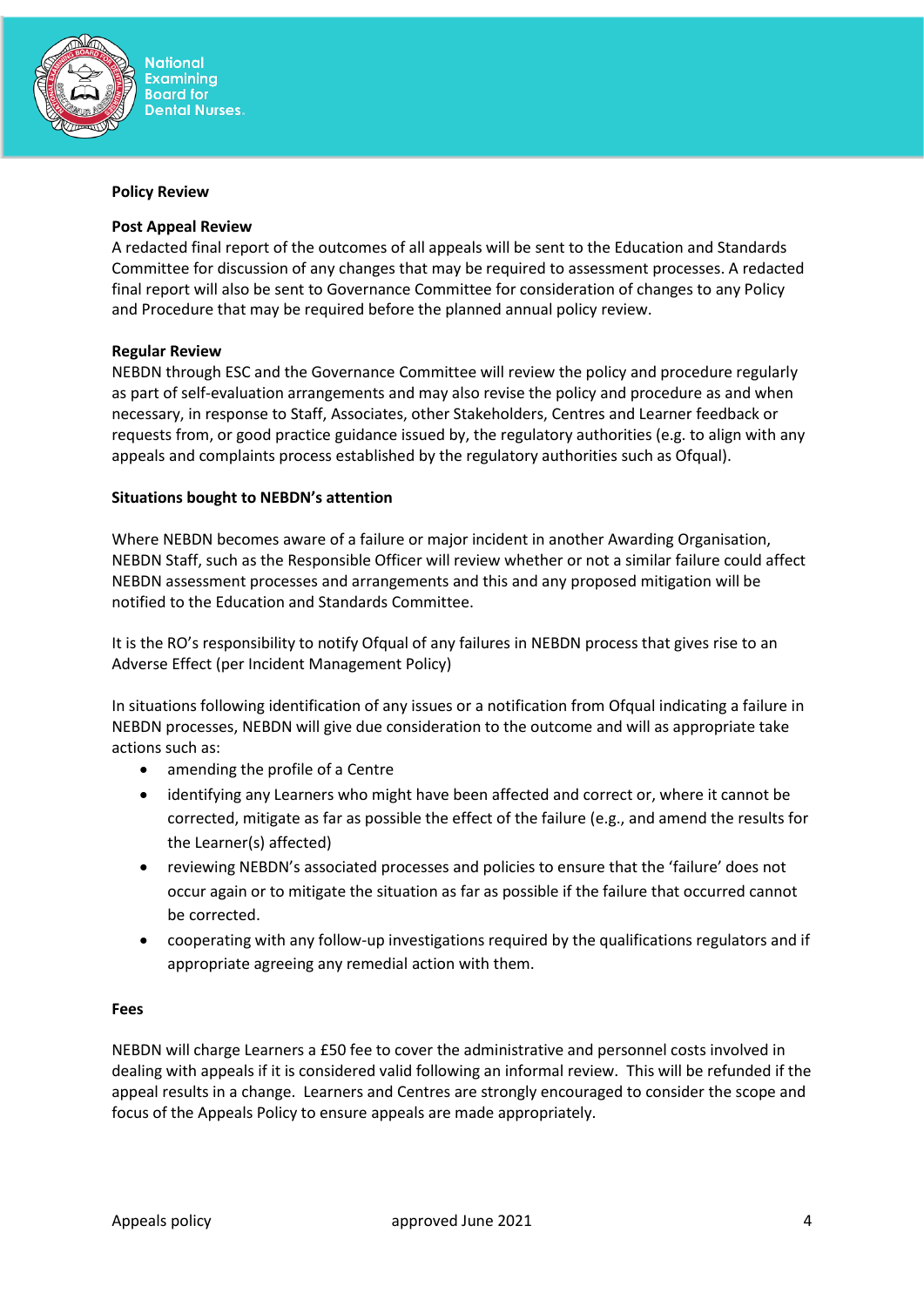

#### **Definitions**

For the purposes of this Policy and Procedure an appeal is defined as the process where a Learner or Centre requests a formal change to a decision made by NEBDN in relation to an NEBDN qualification.

Throughout the document the following terminology is used:

- Associate term applied to all those involved with NEBDN assessments including External Examiners.
- Learner a Learner registered with NEBDN for a qualification.
- Claimant Learner or Centre submitting an appeal.
- Centre approved organisation providing quality assured NEBDN teaching and learning to Learners to enable them to sit assessments to achieve the award of an NEBDN qualification.
- Independent Investigator individual unconnected with NEBDN who is appointed by the Responsible Officer to lead formal investigations or reviews.
- Learner individual attending and registered by NEBDN on an educational course provided by a recognised Centre.
- Reviewing Manager individual manager who initially reviews the Appeal and associated documents.
- Staff NEBDN contracted employees.
- Stakeholder term used to identify anyone linked with the business of NEBDN.
- Trustee Member of the Board of Trustees

#### **Contact us**

If there are any queries about this policy, please email NEBDN at  $info@nebdn.org$  and your enquiry will be directed to an appropriate member of Staff or committee.

#### **References**

NEBDN Learner Appeal Form NEBDN Extenuating Circumstances Policy and Procedure NEBDN Complaints Policy NEBDN Fees and Invoicing Policy NEBDN Sanctions Policy NEBDN Incidents and Issues Policy Ofqual General Conditions of Recognition [\(http://ofqual.gov.uk/\)](http://ofqual.gov.uk/)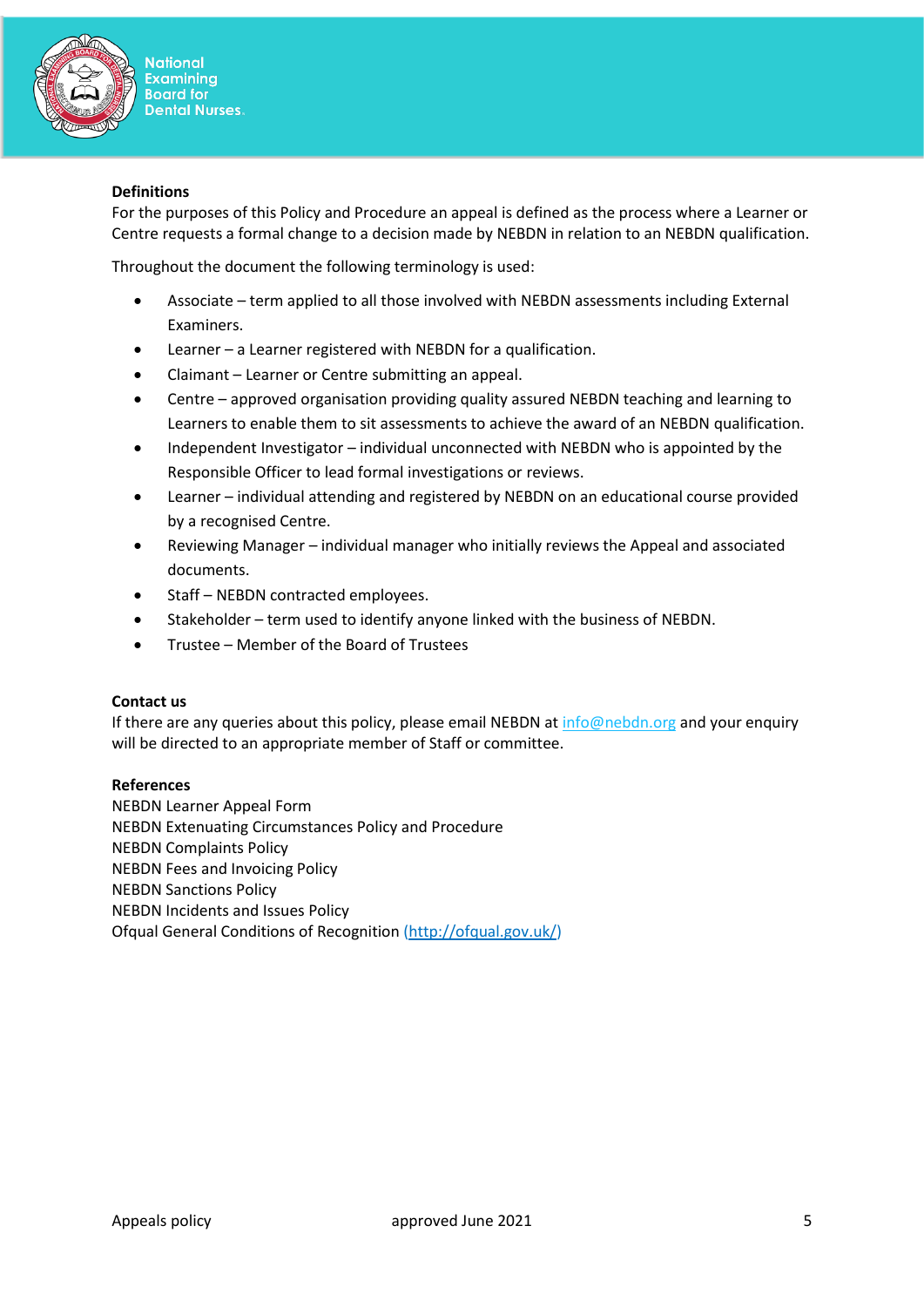

#### **Appendix 1**

#### **Procedure for Appeals**

There are three possible stages within an appeal:

- First stage: Appeal Form completed and submitted.
- Second stage: Initial Scrutiny to ensure appeal is within permitted grounds.
- Third stage: Independent Formal Investigation

#### **Summary of Appeal Process**



#### **Stage 1: Appeal Form Submission**

An appeal must be submitted by the published deadline and will not be accepted unless there is an exceptional reason for the late submission. Discretion may be exercised, and an appeal may be processed where it appears that issues may have impacted on the ability of a Claimant to follow due process. The existence of these issues must be supported by Independent supporting evidence in writing. The decision of the Reviewing Manager (or nominee) in this respect will be final.

Learners or Centres should either use the online system to submit an appeal or use the NEBDN Appeals Form (Appendix 2) and submit this within 10 days of the publication of the relevant results, decision, or issue of a report. Appropriate evidence to support the appeal must be attached in support of any claims made in the appeal and further submissions will not normally be permitted unless requested at the Independent Formal Investigation stage.

Before submitting an appeal, Claimants are expected to have read the policy and apply only on permissible grounds. Claimants are advised to contact NEBDN for advice if they have any queries.

Where late appeals are refused, the appeals procedure will not be initiated. The decision of the Reviewing Manager (or nominee) in this respect will be final.

NEBDN Staff should use Sections B, C and D or other records and ensure that all records and decisions are maintained in the CRM and or other systems for audit purposes.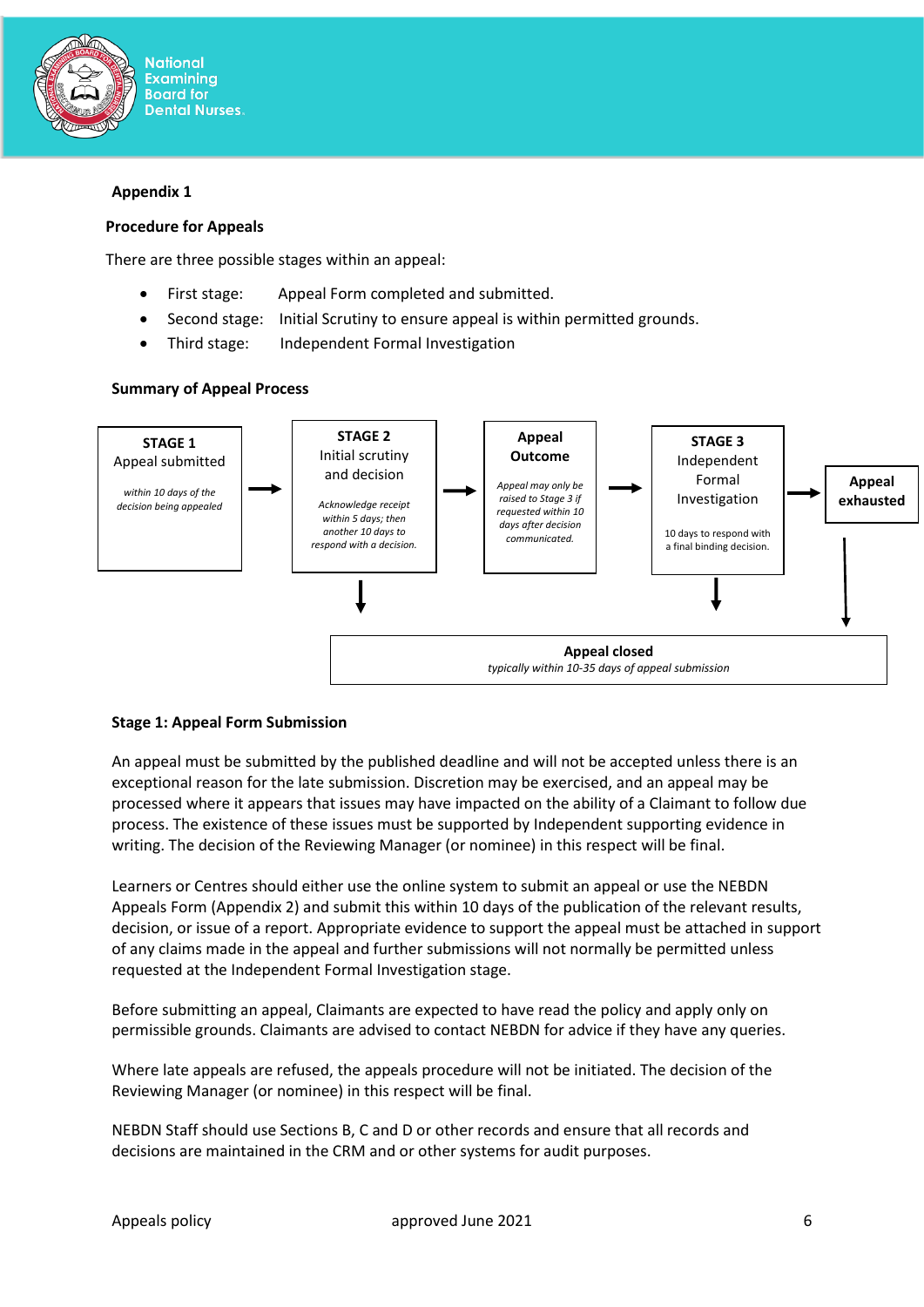

#### **Stage 1: Learner Appeals**

Learner Appeals should only be made by the Learner and applications from a Centre, another individual acting in a legal capacity or an employee of NEBDN, for example, will not normally be accepted.

Learner appeals will only be considered on permitted grounds according to the policy and the most common appeals relate to the following areas:

### • **Recounting**

A Learner may apply for recounting of the marks of an assessment. NEBDN will permit a recounting of the marks by two individuals, usually the Reviewing Manager (or Nominee) and a Chief External Examiner to ensure that all marked parts of the assessment have been accounted for, that the summation of marks is correct and that the marks have been correctly recorded.

### • **Re-evaluation**

A Learner may apply for a re-evaluation of the marks or marking of an assessment. NEBDN will permit a re-evaluation of the marks by two appropriate individuals, usually the Reviewing Manager and a Chief External Examiner. If a defect or irregularity in the conduct of the assessment or if the written instructions or written advice relating to an assessment can be shown to have had an adverse effect on the Learner's performance, re-evaluation of assessment written scripts, shall be permissible.

#### • **Extenuating Circumstances**

If these negatively affected a Learner's performance, were unknown to NEBDN and the Learner can show good reason why they could not have been made known to NEBDN before the Learner 's results were being ratified, these may be considered. See the Extenuating Circumstances Policy for the permitted timeframe allowed to make requests.

#### • **Bias or Prejudice**

If there are other elements included in the appeal, such as an allegation of bias, discrimination, or prejudice, for example, the appeal will be processed in the normal way.

Claimants should be aware that following a recounting or re-evaluation a result may remain unchanged or be higher or lower than that originally awarded.

Claimants should be aware that if Extenuating Circumstances are accepted after ratification of results the marks will not be counted. The Claimant will be offered another attempt to resist the exam at the next scheduled opportunity.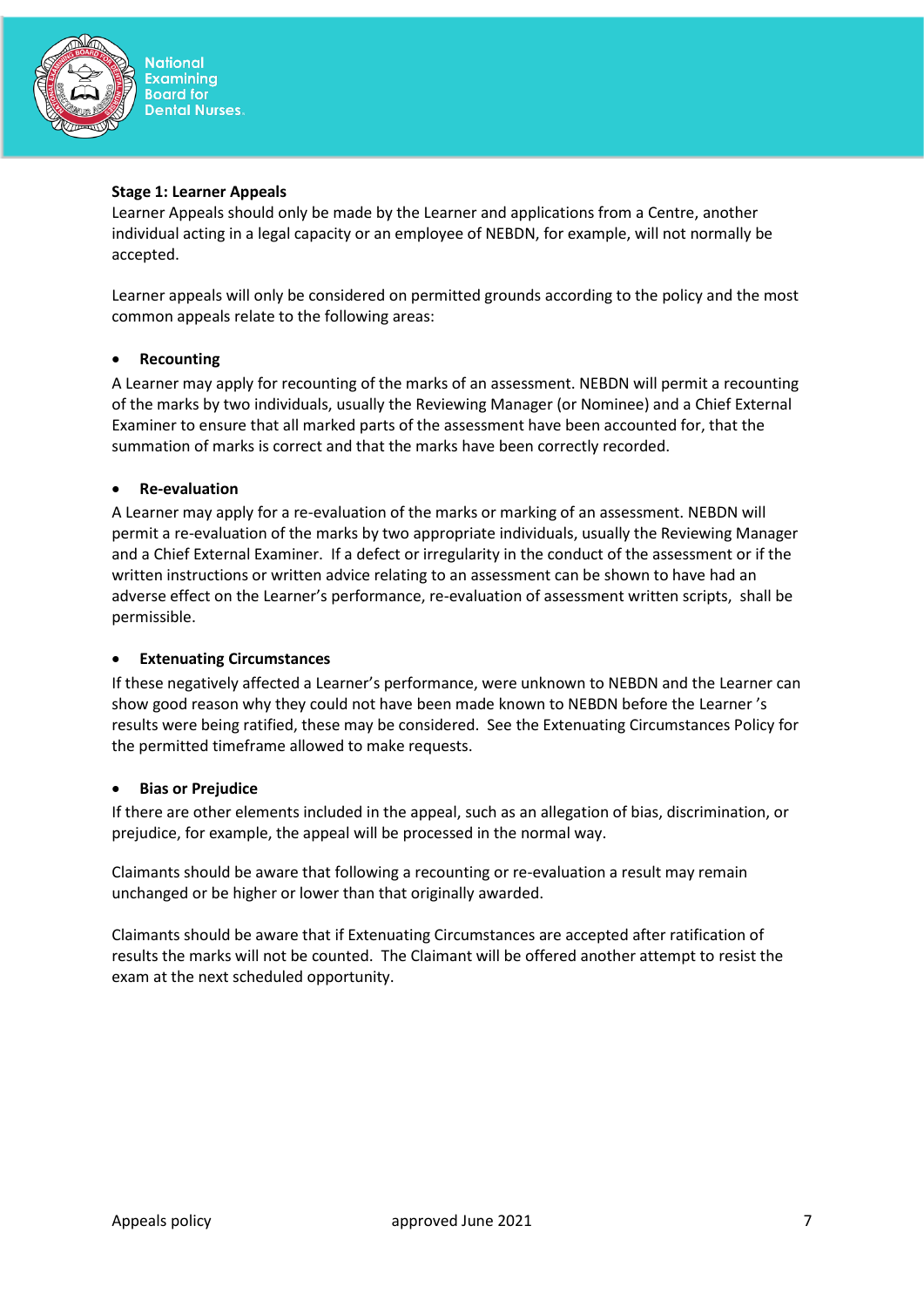

#### **Stage 1: Centre Appeals**

Appeals from Centres relating to NEBDN reports or sanctions will be accepted on permitted grounds and managed through this procedure.

## **Stage 2: Initial Scrutiny of Appeals Form**

The Reviewing Manager (or nominee) will acknowledge receipt of an Appeals Form within 5 working days of receipt. The appeal will be logged, and the Responsible Officer notified. If the form is incomplete or no evidence is attached, the Claimant will be advised to resubmit within 10 working days, or the matter will not be progressed to a formal stage of appeal.

The first stage is for NEBDN to undertake an initial, informal assessment of all evidence related to the potential appeal to ascertain if the issue can be informally resolved before the matter goes to the formal stage of appeal. The Responsible Officer will authorise the Reviewing Manager (or nominee) to assess the appropriately completed claim and accept or reject the appeal

If the Reviewing Manager has any involvement in the matter under appeal, they may not be responsible for allocating a member of Staff to carry out the initial scrutiny or for overseeing and managing the investigation and this will be passed to the Responsible Officer or other senior manager. In all instances NEBDN will ensure that the person carrying out this initial check does not have a personal interest in the decision being appealed.

The Reviewing Manager (or nominee) will be permitted to refuse any appeals based on any grounds that are not recognised. E.g. by regulations from Ofqual etc or falling outside of this policy as valid grounds for appeal.

#### **Stage 2: Decision Options**

Following the initial review of the potential appeal NEBDN will write to the Claimant within 10 working days with details of NEBDN's initial decision to either:

- a. Refuse the appeal as not submitted within permissible grounds.
- b. Amend the original decision in light of the new rationale/evidence being put forward and which has now been reviewed.
- c. Confirm NEBDN stands by the original decision and the rationale for this decision and request that the Claimant confirms, within 10 further working days, whether this decision is accepted or if the Claimant wishes to formally proceed to the NEBDN Independent Formal Investigation stage which will be carried out by an independent party.
- d. Progress to Independent Formal Investigation stage The decision will be reviewed by the Chief Executive and reported to the Learner (Claimant) within 10 days from the receipt of the initial appropriately completed request.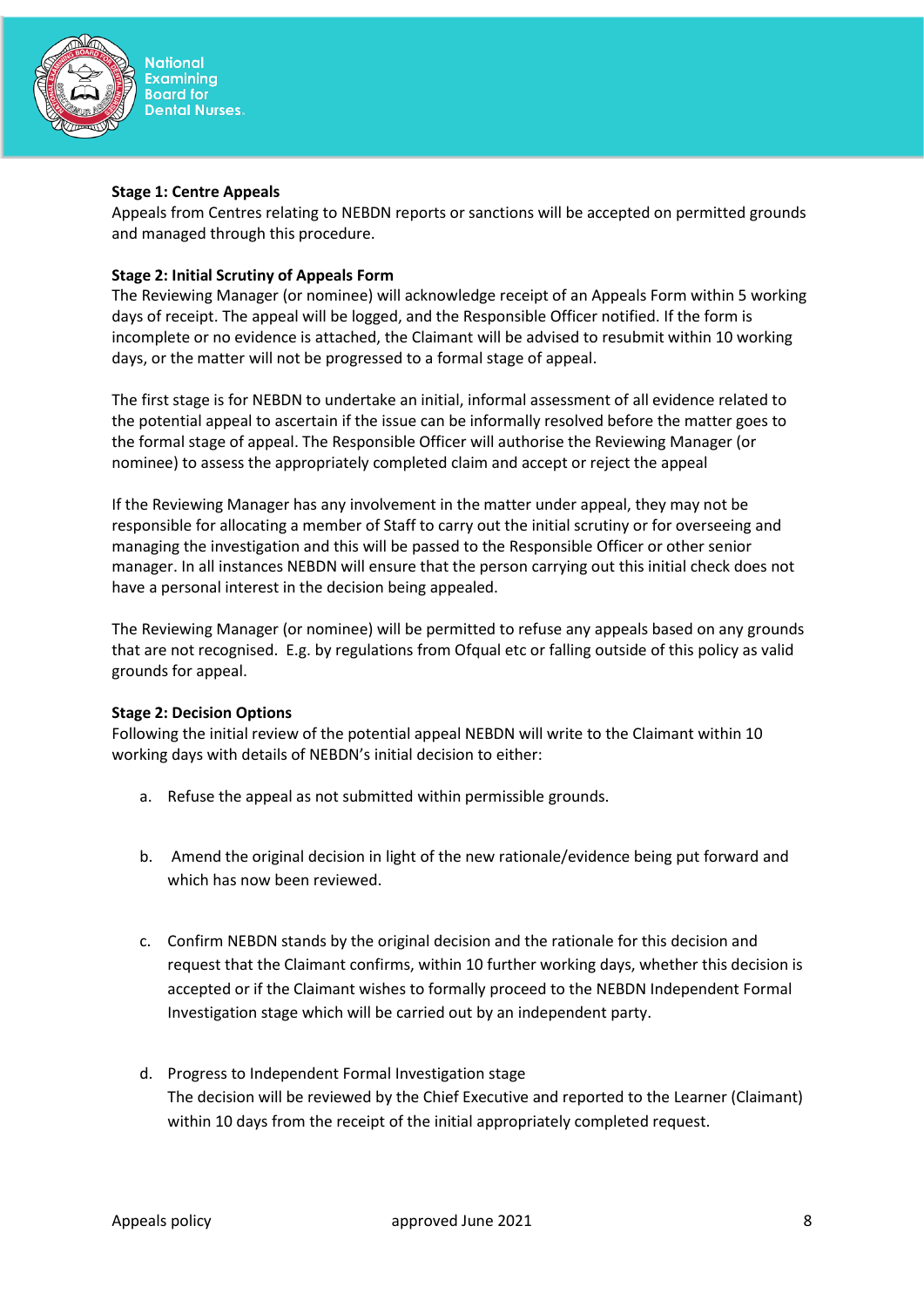

#### **Stage 3: Independent Formal Investigation Stage**

If the appeal cannot be resolved in the informal stage the Responsible Officer will appoint an Independent Investigator to undertake further investigation and the Claimant will receive further information regarding the process and timeframe of the procedure.

At all times NEBDN will ensure that personnel assigned to manage the appeal investigation have the appropriate level of training and competence and they have had no previous involvement or personal interest in the matter. This stage will be carried out by someone who is not an employee of NEBDN, not an assessor or External Examiner, Associate or otherwise connected to NEBDN operations.

On appointment, the Independent Investigator will undertake a detailed review of the evidence and may arrange to examine additional documentation or interview individuals involved in the issue under appeal. The Independent Investigator will also consider if NEBDN have applied procedures fairly, appropriately, and consistently in line with NEBDN policy.

Note: Centres and Learners are not permitted to inspect or review any component of assessments.

The Independent Investigator's decision is final in relation to how NEBDN will consider the outcome of the appeal and NEBDN will advise the Learner within 20 days of the start of the formal stage of the appeal process. If the Learner is still unhappy with the outcome at this final stage, they are entitled to raise the matter with the relevant qualification regulator (e.g. Ofqual in England).

# **Appeal Outcome**

The final decision on the outcome of any stage of an appeal will be sent for information to the Responsible Officer and shared with the Education and Standards Committee and subsequently the Board of Trustees. The final report will be submitted for information to the relevant Committee(s).

A Claimant will usually be notified of the outcome of their appeal within 10-15 working days of NEBDN receiving the appropriately completed NEBDN Appeal Form if settled through Stage 1 or a further 20 working days if the formal stage is followed (max 35 days).

Where the application of an appeals process leads to NEBDN discovering a failure in its policies or processes, it will take all reasonable steps to –

- identify any other Learners or Centre's who may have been affected by the failure
- correct or, where it cannot be corrected, mitigate as far as possible the effect of the failure
- ensure that the failure does not recur in the future

#### **Guidance for Centres**

If you appeal on behalf of your Learners, you must ensure that you have obtained the written permission of the Learner(s) concerned as grades/results can go down as well as up as a result of an investigation.

Learners who wish to appeal about their assessment results or about a related decision should be supported by their Centre. It is expected that Learners will only appeal directly to us in exceptional circumstances.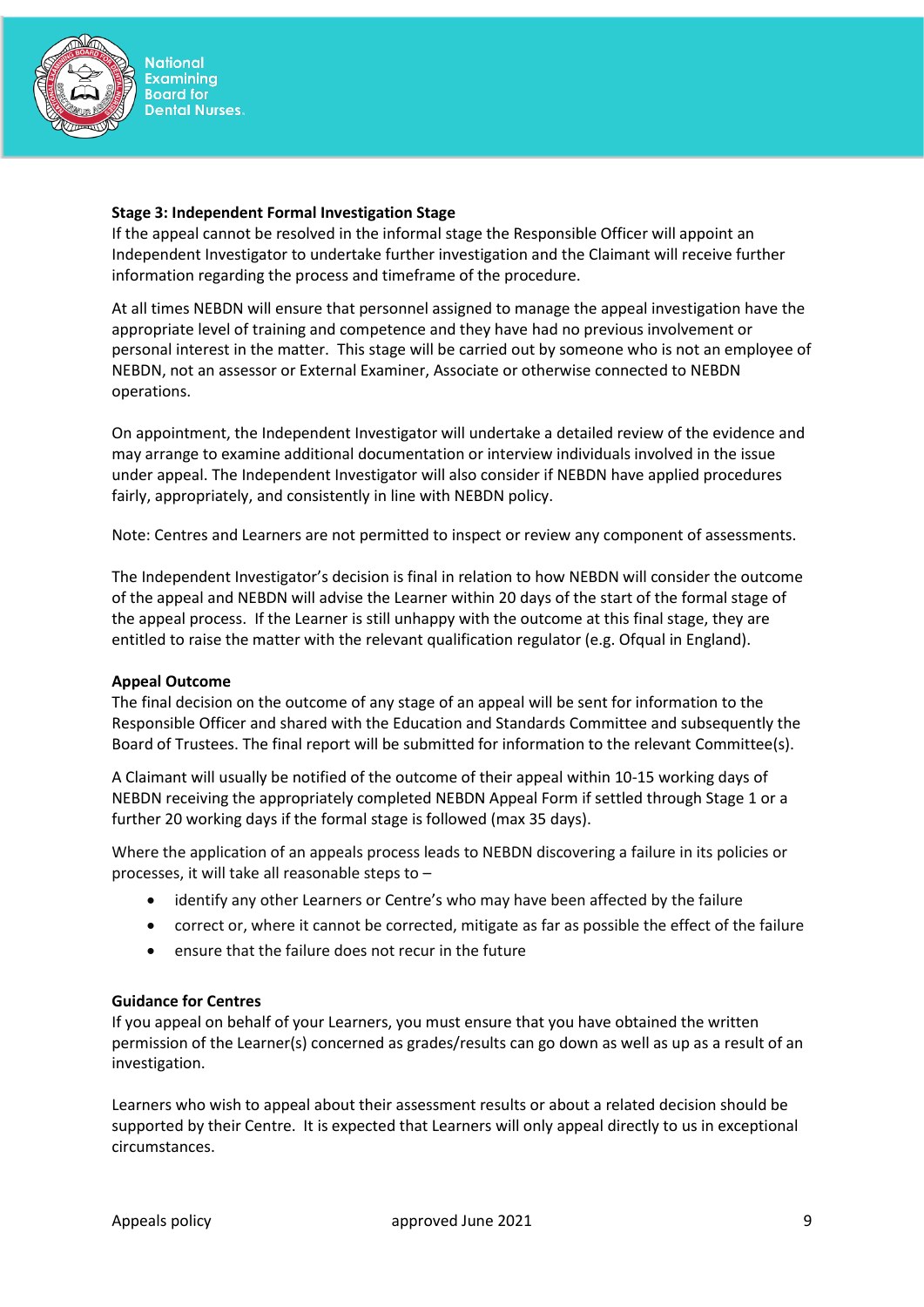

**National**<br>Examining Board for<br>Dental Nurses

Centres should either complete the Appeals form in the online Hub/CRM system or provide a completed form via email to: [assessmentandawards@nebdn.org](mailto:assessmentandawards@nebdn.org) in order to submit an Appeal on behalf of a Learner and or the centre and in doing so supply relevant supporting information such as the following where relevant:

- Learner's name and NEBDN registration number
- date(s) you or the Learner received notification of NEBDN's decision.
- title and number of the NEBDN qualification affected or nature of service affected (if appropriate)
- full nature of the appeal
- contents and outcome of any investigation carried out by you relating to the issue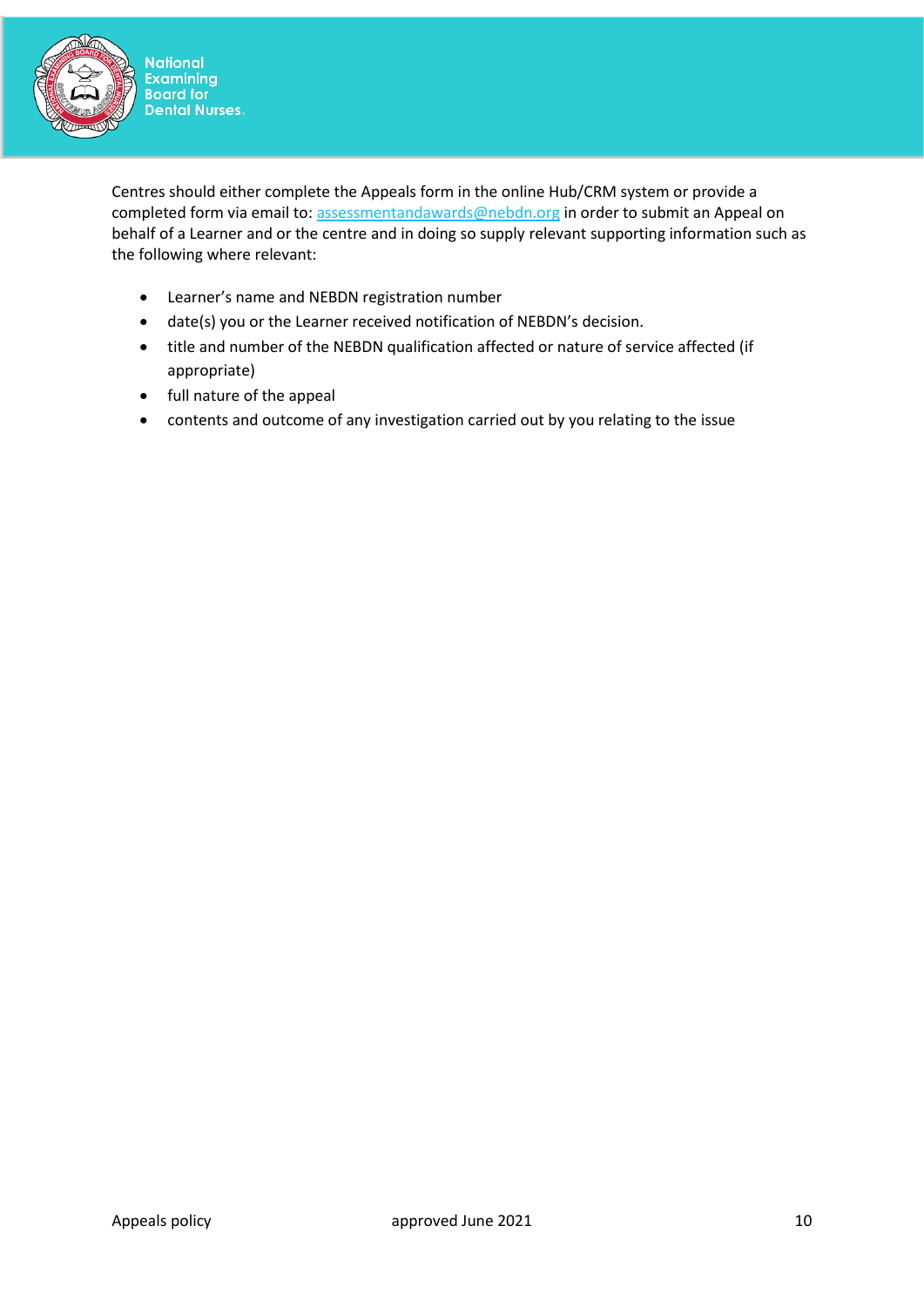

# **NEBDN Appeal Form**

# **SECTION A – To be filled in by the Learner/Centre**

Please read the Appeals Policy before filling out this form.

| <b>Signature of Claimant</b>                                                  |                                                       |                                                                                           | <b>Date</b> |  |
|-------------------------------------------------------------------------------|-------------------------------------------------------|-------------------------------------------------------------------------------------------|-------------|--|
| <b>Reason for Appeal</b><br>(Continue on a<br>separate sheet if<br>necessary) |                                                       |                                                                                           |             |  |
| <b>Type of Appeal</b>                                                         | $\Box$ Other, please note:                            | $\Box$ Recounting of marks $\Box$ Re-evaluation of paper $\Box$ Extenuating Circumstances |             |  |
| Date of Report<br>(Centres only)                                              |                                                       | <b>Date of Sanction</b><br>(Centres only)                                                 |             |  |
| <b>Date of Assessment</b><br>(if applicable)                                  |                                                       | <b>Date of Receipt of Results</b><br>(if applicable)                                      |             |  |
| <b>Type of Assessment</b><br>(if applicable)                                  | $\Box$ Written $\Box$ OSCE $\Box$ Other, please note: |                                                                                           |             |  |
| <b>Name of Assessment</b><br>(if applicable)                                  |                                                       |                                                                                           |             |  |
| <b>Learner Number</b><br>(if applicable)                                      |                                                       | <b>Centre Name</b>                                                                        |             |  |
| <b>Claimant Name</b>                                                          |                                                       |                                                                                           |             |  |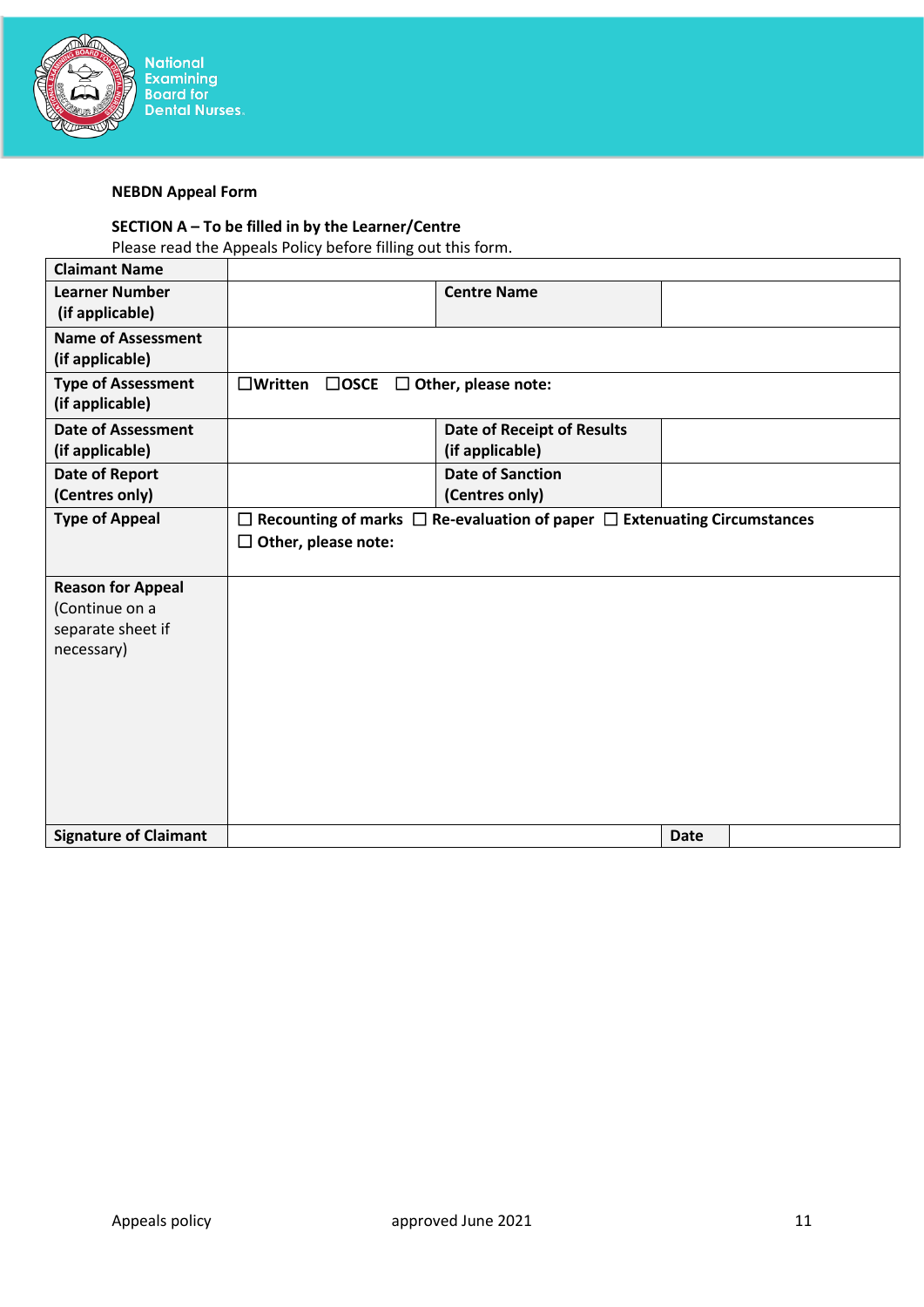

# **SECTION B – For use by NEBDN**

| <b>Claimant form received for processing</b><br>$\Box$                                                     | Date received:                    |
|------------------------------------------------------------------------------------------------------------|-----------------------------------|
| $\Box$<br>Incomplete and returned to claimant                                                              | Date returned to claimant:        |
| □<br><b>Claimant form re-submitted for processing</b><br>within 10 days                                    | Date received:                    |
| <b>Claimant form not re-submitted for</b><br>$\Box$<br>processing within 10 days                           | Date appeal archived:             |
| <b>Results, Report or Sanction publication date</b><br>$\Box$<br>checked                                   | Date:                             |
| Appeal received within 10 days of results<br>$\Box$<br>publication, receipt of NEBDN report or<br>sanction | $\Box$ Yes<br>$\Box$<br><b>No</b> |
| A - Appeal refused and claimant notified<br>□                                                              | Date:                             |
| Reason for refusal (A):                                                                                    |                                   |
| <b>B</b> - Original decision amended after Initial<br>$\Box$<br><b>Scrutiny and claimant notified</b>      | Date:                             |
| C - No change to original decision and<br>ப<br>claimant notified                                           | Date:                             |
| D - Appeal progressed to Independent<br>⊔<br><b>Formal Investigation and claimant</b><br>notified          | Date:                             |
| Reason for outcome (B, C or D):                                                                            |                                   |
|                                                                                                            |                                   |
| <b>Outcome of Initial Scrutiny sent to claimant</b><br>Ц                                                   | Date:                             |
| Response received from claimant within 10<br>$\Box$<br>days                                                | Date:                             |
| Response not received from claimant within<br>$\Box$<br>10 days                                            | Date appeal archived:             |
| D - Appeal progressed to Independent Formal<br>ப<br><b>Investigation and claimant notified</b>             | Date:                             |
| Independent Investigator appointed by CEO<br>$\Box$                                                        | Date:                             |
| Proposed date for completion of<br>$\Box$<br>investigation (+20 days from D)                               | Date:                             |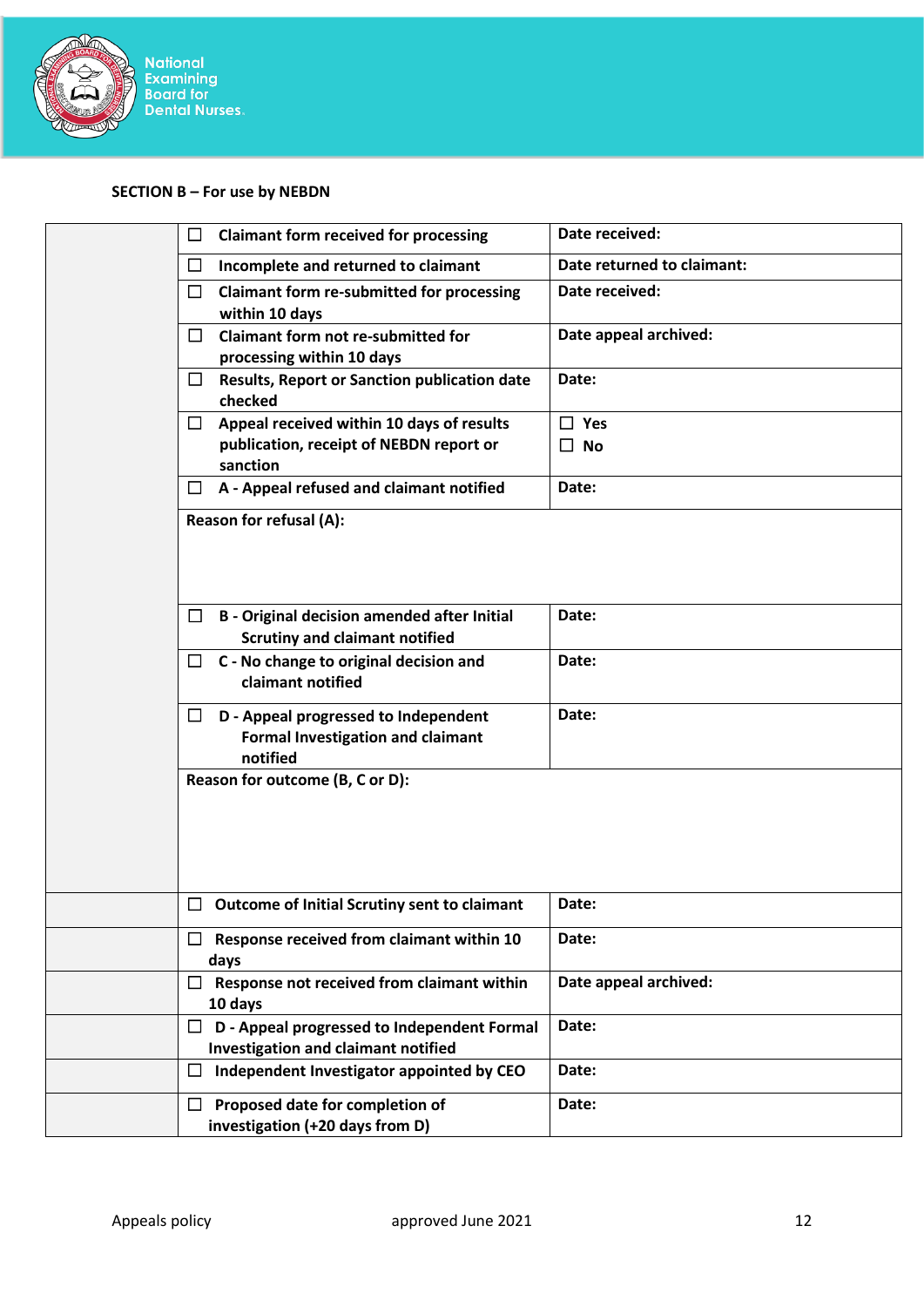

# **SECTION C – For use by NEBDN**

# **Initial Scrutiny - of appeal documentation**

| <b>RECOUNTING</b>                    | <b>Reviewing Manager</b><br>(or nominee)               | <b>Chief External Examiner</b>                             |  |
|--------------------------------------|--------------------------------------------------------|------------------------------------------------------------|--|
| <b>Name</b>                          |                                                        |                                                            |  |
| All sections fully marked            | $\square$ Yes<br>$\square$ No<br>$\Box$ Not applicable | $\square$ Yes<br>$\Box$ No<br>$\Box$ Not applicable        |  |
| <b>Totalling of marks is correct</b> | $\Box$ Yes<br>$\Box$ Not applicable<br>$\square$ No    | $\Box$ Yes<br>$\square$ No<br>$\Box$ Not applicable        |  |
| <b>Marks recorded correctly</b>      | $\Box$ Yes<br>$\Box$ No<br>$\Box$ Not applicable       | $\Box$ Yes<br><b>No</b><br>$\Box$<br>$\Box$ Not applicable |  |
| Other discrepancy noted              | $\square$ Yes<br>$\square$ No<br>$\Box$ Not applicable | $\square$ Yes<br>$\square$ No<br>$\Box$ Not applicable     |  |
| <b>Details</b>                       |                                                        |                                                            |  |
| Recommendation                       |                                                        |                                                            |  |
| <b>Signature</b>                     |                                                        |                                                            |  |
| <b>Date</b>                          |                                                        |                                                            |  |

| <b>RE-EVALUATION</b>      | <b>Reviewing Manager</b><br>(or nominee) |              |                       |            | <b>External Examiner</b> |                       |
|---------------------------|------------------------------------------|--------------|-----------------------|------------|--------------------------|-----------------------|
| <b>Name</b>               |                                          |              |                       |            |                          |                       |
| <b>Irregularity noted</b> | $\square$ Yes                            | $\square$ No | $\Box$ Not applicable | $\Box$ Yes | $\square$ No             | $\Box$ Not applicable |
| <b>Details</b>            |                                          |              |                       |            |                          |                       |